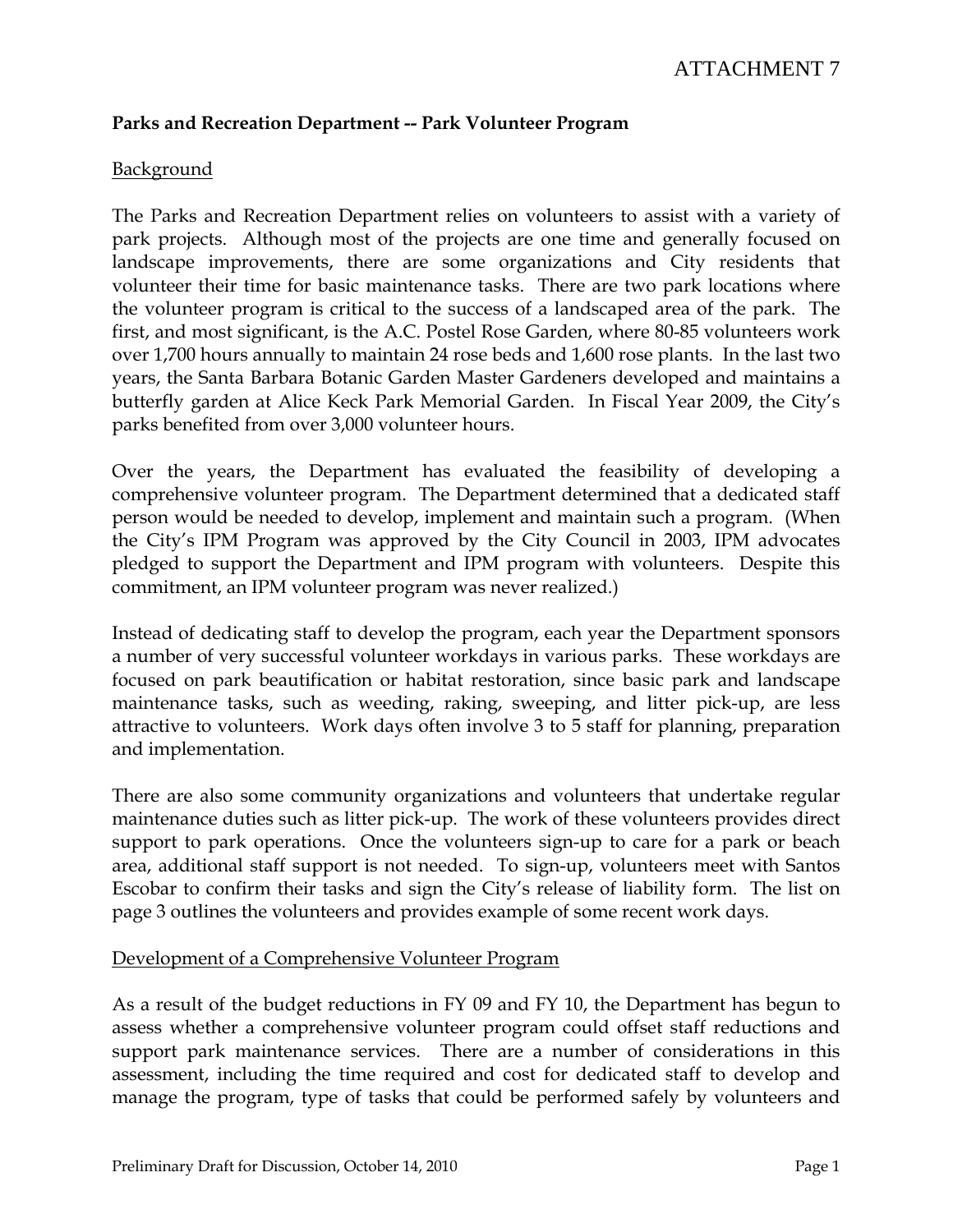without daily oversight, amount of volunteer hours that could be realized for tasks otherwise performed by staff, costs to support the program (outreach, materials), and potential support from other organizations, among others. While the Department has not yet conducted an in-depth assessment, staff is reviewing the type of tasks that would support basic park maintenance and the number of volunteer hours needed to perform these tasks. A review of volunteer programs in other communities would also assist determining the feasibility of a program in Santa Barbara.

# *Park Maintenance Tasks*

Of all the basic park maintenance needs, there are tasks that could easily be performed by volunteers, without staff oversight. These tasks include litter pickup, sweeping of sidewalks and steps, weeding, raking, cleaning of park benches and picnic tables, garbage cans, and barbeques, minor graffiti removal, and minor pruning. There are a number of tasks carried out by trained staff that would not be appropriate for volunteers. These include tasks that require mechanized equipment (mowing, edging, and turf management), restroom cleaning, playground maintenance, infrastructure repairs (benches, signs, and fencing), maintenance of irrigation systems, pest control, and tree pruning or removal.

*Volunteer Hours and Commitment Required*  To be determined

*Dedicated Staff and Program Costs*  To be determined

*Potential Schedule for Implementation*  To be determined